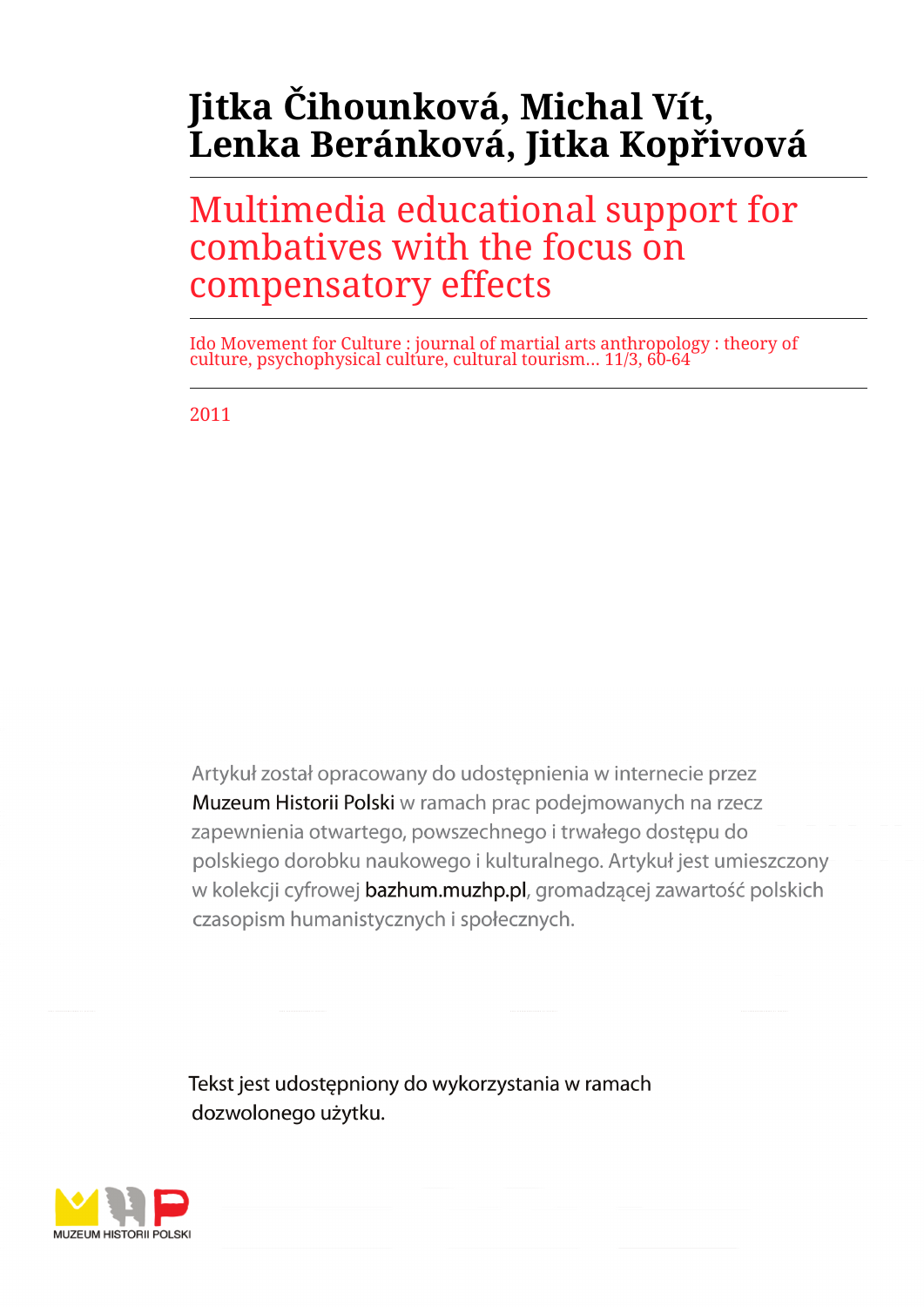Jitka Čihounková<sup>1</sup>, Michal Vít<sup>1</sup>, Lenka Beránková<sup>2</sup>, Jitka Kopřivová<sup>2</sup>

1 Faculty of Sport studies, Department of Gymnastics and Combatives

2 Department of Health Support, Masaryk University, Brno (Czech Republic)

# **Multimedia Educational Support for Combatives with the Focus on Compensatory Effects**

Submission: 14.10.2010; acceptance: 05.04.2011

**Key words**: physical education, combatives, compensatory exercises

#### **Abstract**

**Introduction.** Numerous exercises of medical character (breath, strengthening, developing the right habit of stance etc.) are used in training of a basic combative technique. These exercises can be employed as a fitness or medical preparation in non-combative sports as well as for the purposes of compensatory exercises in general.

**Aim.** We introduce a project with the aim to create multimedia educational support available online on e-learning portal of Masaryk University that combines visual record of a set of exercises, spoken commentary and inscribed objects emphasising the node points of the exercises.

**Material and methods.** The content of the exercise book shall be divided into three categories: 1. combative exercises developing in general, 2. combative exercises usable as compensatory for different kinds of stress and 3. non-combative exercises for compensation of stress caused by particular combative sports and martial arts. Besides the visual record the set of exercises shall be replenished with a description of a way and course of doing the exercises and their explanation from the point of view of functional anatomy. The target group of educational support is formed by students in a bachelor and master degree study programme. The primary target group is represented by students of the Faculty of Sport Studies – study programme Regeneration and Nutrition in Sport, secondary target group is represented by all other students of Masaryk University and also by the public.

**Conclusions.** On the basis of previous knowledge of this issue we await the practical education to become more effective and of better quality in the sense of concentration on consulting and preventing mistakes during the training. We further anticipate that with the help of the interactive study material we shall contribute to an increase of individual study activity of students. The students will be able to approach the exercises application also in other subjects taught at the Faculty of Sport Studies as well as in a professional practice.

#### **Introduction**

In training of the basic combative technique many exercises of medical character (breath, strengthening, developing the right habit of posture) are employed in various combative systems [Reguli, Knappova 2005]. However, these exercises are unknown for the public that is not aware of combatives, although the exercises can be employed as fitness or medical preparation even in non-combative sports or for purposes of compensatory exercises in general. On the other hand also the stress from combative systems has to be compensated and does not manage just with exercises that are in particular system directly included. For these purposes special exercises created on the basis of knowledge of functional anatomy and physiology

**This constrained the control in the set of the control in the set of the set of the set of the set of the set of the set of the set of the set of the set of the set of the set of the set of the set of the set of the set** of human kinetic system should be employed. Canney [1996], Sprague [2005], Barua [2005] and Seabourne [1998] are more interested in this topic. We very often encounter certain insufficiency in this field. Compensatory exercises are very frequently chosen unsuitably and performed in an incorrect way. Číž [2009] showed the usability of isometric exercises with modern devices (BOSU, fitball, overball) for the purposes of development of power and stability in combative sports training. He also recommended a set of exercises. Bartík [1995, 2000] and Adamčák [2005, 2008] were dealing with development of motor skills (mainly the strength ones) by means of combatives in children's physical education at school. Importance of combatives employment in school physical education for the general development of pupils is also stressed by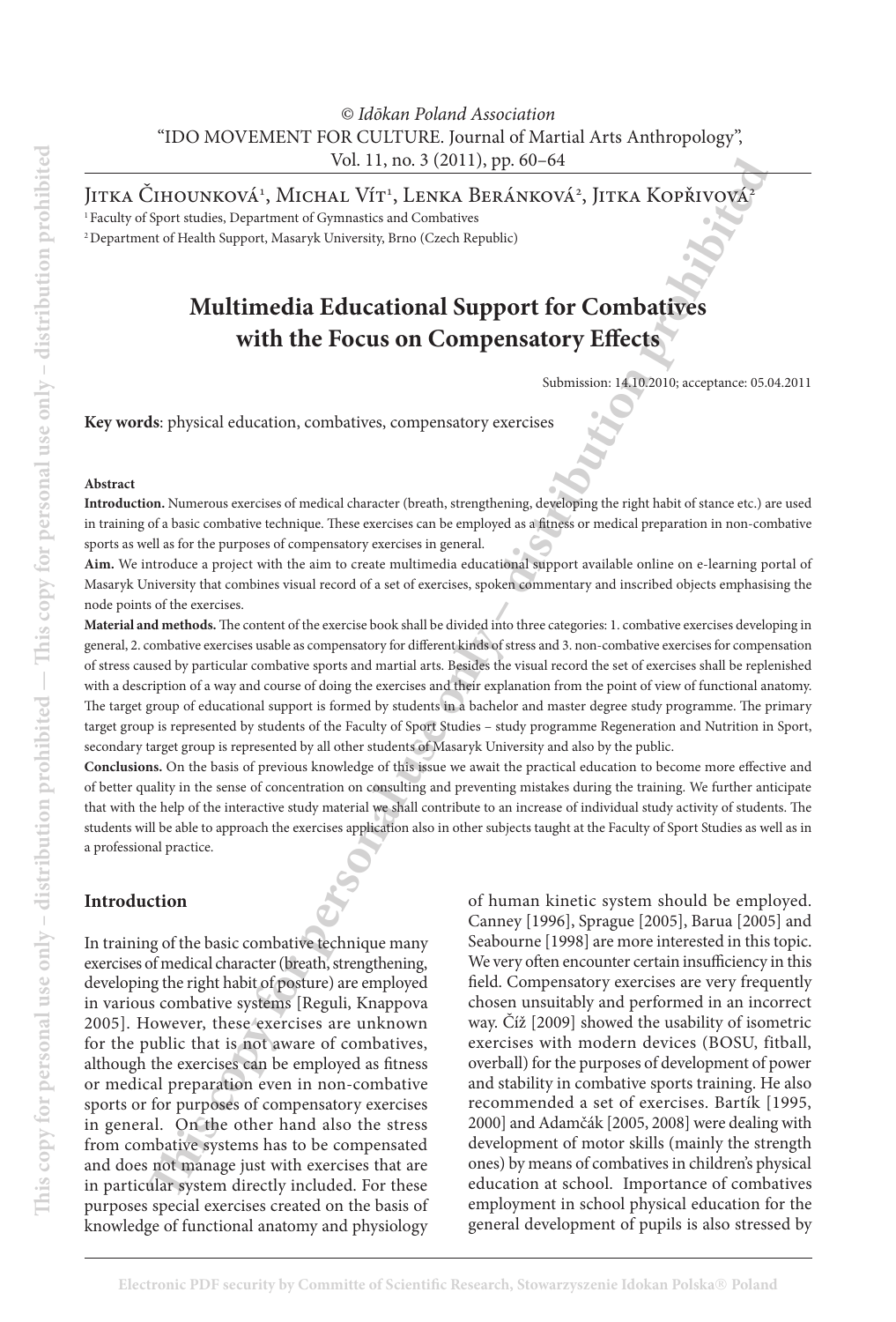Ďurech [1994]. The state of the art as well as theory background is well described in various works of Reguli [2004, 2005, 2008].

# **Aims**

The aim of the project is a creation of multimedia educational support available on-line on e-learning portal of Masaryk University. The multimedia educational support is to be a combination of visual record of battery of exercises, spoken commentary and in-drawn objects emphasising the node points of training. The content is to be a battery of exercises in which the areas of combatives and health physical education will blend.

Due to the aims written above the following tasks were stated:

- 1. Choice of exercises according to individual groups
- 2. Consultation with professionals on health physical education
- 3. Video record of selected exercises
- 4. Elaboration of the video record (creation of descriptions, replenishing with in-drawn objects, etc.)
- 5. Publishing of educational support on el-portal of Masaryk University.

# **Methods**

The target group is represented by students of bachelor and master degree study programme. The primary target group are students of the Faculty of Sport Studies - study programme Regeneration and Nutrition in Sport, for whom the subject is obligatory. Secondary target group is represented by all other students of the Faculty of Sport Studies or other faculties of Masaryk University who are interested in combatives, compensatory and health exercises. For these students the subject is offered as optional.

# **Results**

The aim of the project is a creation of multimedia educational support available on-line on e-learning portal of Masaryk University. The multimedia educational support is to be a combination of visual record of battery of exercises, spoken commentary and in-drawn objects emphasising the node points of training. The content is to be a battery of exercises in which areas of combatives and health physical education will blend. The result will be a

cooperation of the Department of Health Support and Department of Gymnastics and Combatives.

## **Combative exercises generally developing**

Non-combative exercises for compensation of stress from individual combative sports and martial arts

## **Compensatory combative exercises**

The content of the exercise book will be divided into three categories:

- 1. Combative exercises generally developing
- 2. Compensatory combative exercises
- 3. Non-combative exercises for compensation of stress from individual combative sports and martial arts

#### **Combative exercises generally developing**

**The species the conductive excrise generally developing<br>
for the project is a creation of multimedia<br>
if mon individual considers of recomposition of the multimedia<br>
all support is valid to the constraining compensatory c** This group consists of all exercises stimulating development of individual motor skills and supporting development of physiological functions. These are the fitness exercises (for power, endurance and speed development) and coordinating (reaction, orientation, static and dynamic balance). Combative exercises are characteristic for emotional background in an effort to overcome the partner; the psyche is employed with motivation and the trainer performs more power then in fitness exercises repeated many times. This can be successfully employed in preparation of sportsmen, mainly children, who need some funny motivation during any action. The motivation in physical education is also stressed by Spittle and Byrne [2009] and Schneider [2009]. Exercises in this chapter will be divided according to their stimulation effect e.g. for strengthening of upper limbs, strengthening of lower limbs, trunk strengthening, total power endurance, etc.

#### **Compensatory combative exercises**

Here we will choose exercises peculiar to combatives that can be employed as compensatory for other than combative sports or for weakening caused by hypokinesis, a sedentary job [Epstein 2004; Biddle 2009] etc. These will be mainly fitness and stretching exercises with a partner, relaxation and breathing exercises. Compensatory combative exercises will be an intersection group of combatives and health physical education. Thus, for students of the study programme Regeneration and Nutrition in Sport they should represent a novel and enjoyable battery of exercises. In compensatory exercises the correct performance is a very important thing, so that a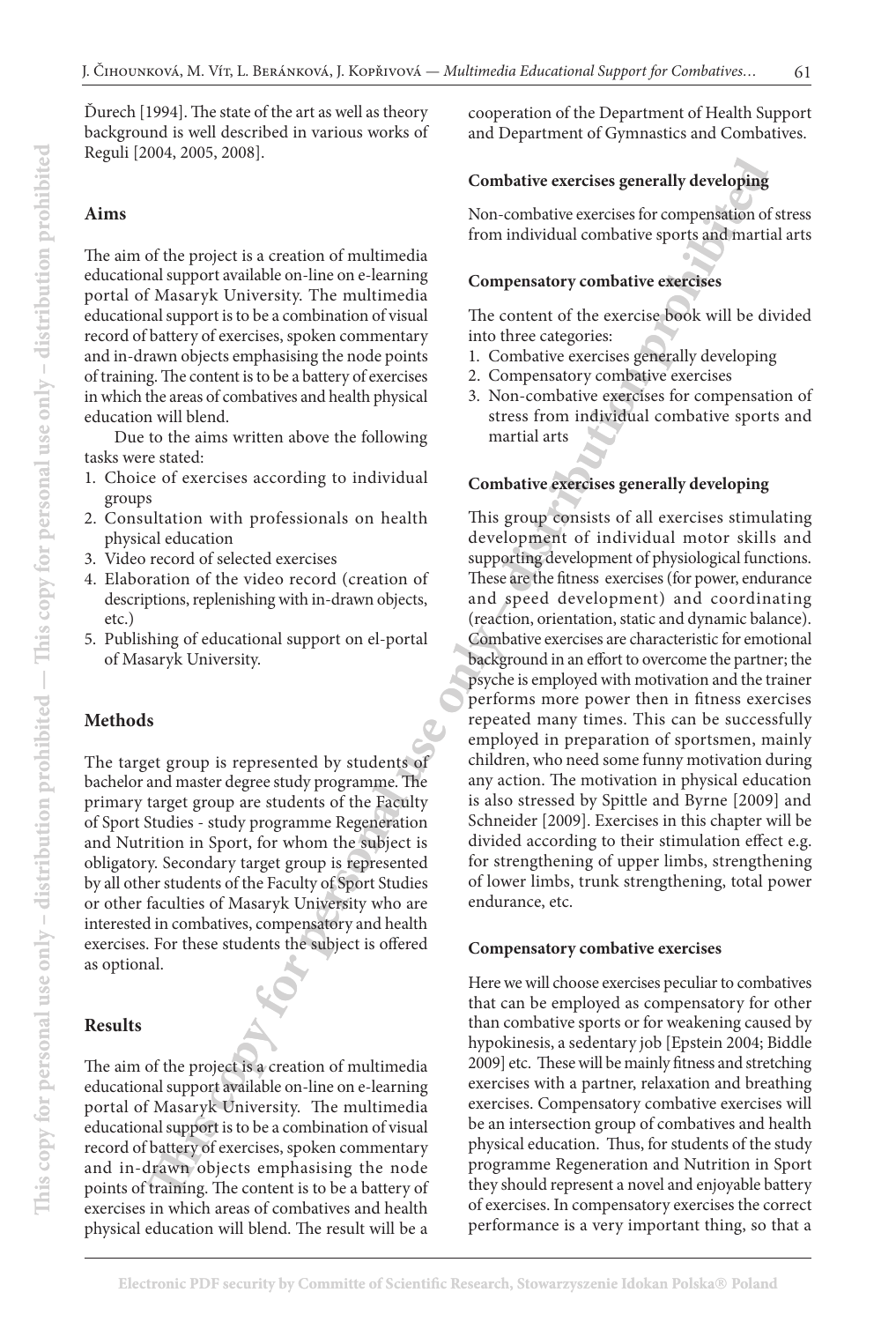

**Fig. 1. The scheme of multimedia educational support - categories' relation**

desirable effect was reached. Combative exercises offer beside health effect also emotional experiences from competing and contact work with other person. Similarly as a group 1 also the group of compensatory exercises will be divided into areas according to the type of weakness.

#### **Non-combative exercises for compensation of stress from individual combative sports and martial arts**

The 3<sup>rd</sup> group is represented by a specific choice of medical exercises compensating stress from individual combative systems. In various combative systems there are some already used exercises that for a particular type of sport have a particular meaning and develop a needed area in the concrete type of sport, however from the point of view of health effect on human body are not suitable. The expert team of health physical education of our faculty will offer by these exercises more suitable alternative in terms of health effect with comparable stimulating effect on an organism. The next theme of the third group of exercises is compensation of the stress from techniques of individual combative sports.

The set of exercises will be - besides the visual record - supplied by a description of a way and course of their performance and their explanation from the point of view of functional anatomy, so that the textbook was not solely a battery of exercises listed according to particular criteria. The node points of the exercises will be emphasized through in-drawn objects into the visual record. Moreover, the anatomical connections will be in the visual record graphically illustrated. Thus the textbook will give overall information about the given issue from the combative, health and anatomical point of view.

#### **Conclusions**

The aim of the project is to create multimedia educational support available on el-portal of Masaryk University penetrating the fields of combatives and health physical education. Its content will be combative exercises of a generally developing character, combative exercises useful as compensatory for various kinds of sports and health weakness and non-combative exercises compensating the stress from combative systems.

In this way we await the practical education to become more effective and better quality, so that after self study of basic information it will be possible to concentrate more on consultations and elimination of mistakes in the exercises. We hope, thanks to the interactive study material, to contribute to self study activity of the students.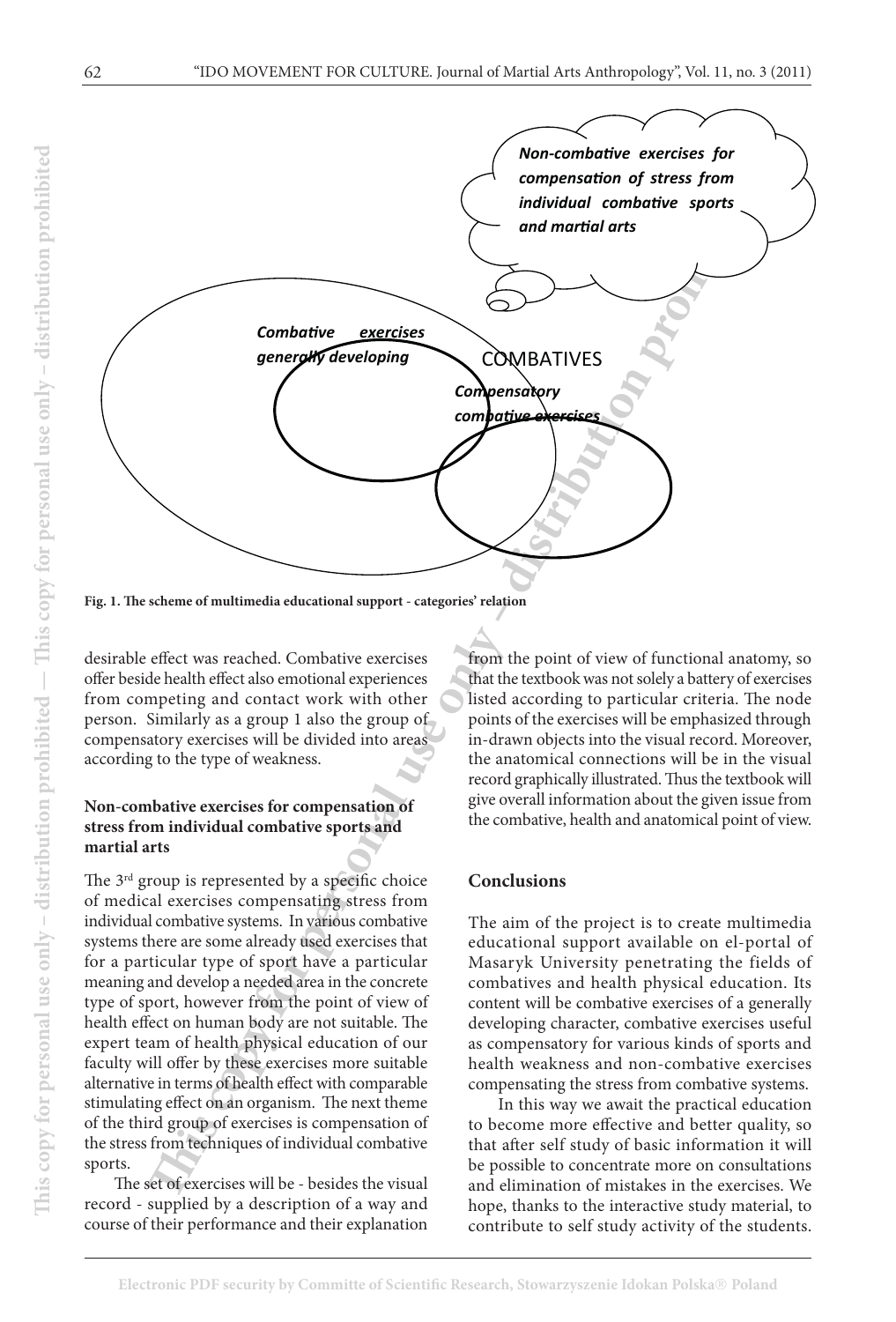Students will be able to approach themselves to applications of the exercises even in other subjects taught at the faculty and in the practical life.

#### **References**

- 1. Adamčák Š. (2005), *Drobné pohybové hry, závody a úpoly*  so švihadlom na 1. stupni ZŠ, "Těl. Vých. Sport Mlád.", 71, č. 8, pp. 29-32. ISSN 1210-7689.
- 2. Adamčák Š. (2008), *Vplyv úpolových hier na rozvoj silových schopností v školskej telesnej výchove u 10ročných žiakov* [in:] *Prínos úpolových aktivít na rozvoj osobnosti člověka. Zborník príspevkov pri príležitosti vedeckej konferencie konanej dňa 21. 05. 2008*, Národné športové centrum, Bratislava.
- 3. Bartík P. (1995), *Aplikácia úpolov v školskej telesnej výchove na 1. stupni ZŠ*, "Acta Universitatis Matthaei Belli", Pedagogická fakulta, Banská Bystrica, č. 2, pp. 171-175.
- 4. Bartík P. (2000), *Vplyv úpolových cvičení na funkčnú zdatnosť detí mladšieho školského veku* [in:] *Zborník z medzinárodného vedeckého seminára "Využitie pohybovej štruktúry športových úpolov v iných pohybových aktivitách",* FTVŠ UK, Bratislava.
- 5. Barua N., Roosen A. (2005), *Martial arts injuries: prevention and management*, The Crowood Press Ltd., Marlborough, pp. 128, ISBN 1-86126732-0
- 6. Biddle S., Soos I., Hamar P., Sandor I., Simonek J., Karsai I. (2009), *Physical activity and sedentary behaviours in youth: Data from three Central-Eastern European countries*, "European Journal of Sport Science", Sep, vol. 9, no. 5, pp. 295-302. ISSN 1536-7290
- 7. Canney J.C. (1996), *Health and fitness in the martial arts*, Charles E. Tuttle Co., Tokyo, 4, pp. 109. ISBN 080481861-4
- 8. Číž I. (2008), *Izometria a úpoly* [in:] *Prínos úpolových aktivít na rozvoj osobnosti člověka. Zborník príspevkov pri príležitosti vedeckej konferencie konanej dňa 21. 05. 2008*, Národné športové centrum, Bratislava.
- 9. Ďurech M. (1994), *Význam úpolov a školskej TV*, "Tel. Vých. Šport", 4, pp. 2-4.
- 10. Epstein L.H., Roemmich J., Saad F.G., Handley E.A. (2004), *The Value of Sedentary Alternatives Influences Child Physical Activity Choice*, "International Journal of Behavioral Medicine", Dec, vol. 11, no. 4, pp. 236-243. ISSN 1532-7558
- 11. Reguli Z., Knappová V. (2005), *Medical aspects of martial arts* [in:] *Movement and Health: 4th International Conference*, Palacký University, Olomouc, p. 97 and next (CD ROM fulltext). ISBN 80-244-1166-0.
- 12. Reguli Zdenko (2004), *Combative activities,* Paido, Brno, 37 pp. ISBN 80 -7315 -095 -6.
- 13. Reguli Zdenko (2005), *Inovovaná systematika úpolov*, "Telesná výchova a sport", vol. 15, no. 1, pp. 45-47. ISSN 1335 -2245
- 14. Reguli Zdenko (2006), *Comparative Study: Combatives in the Curriculum of Physical Education in the Slovak Republic and in the Czech Republic; Need for Innovation, "Acta Universitatis Matthiae Belli Physical Education and Sport"*,

Univerzita Mateja Bela v Banskej Bystrici, Banská Bystrica, Slovakia. vol. 6, no. 1, pp. 145-153. ISBN 80-8083-334 -6.

- 15. Seabourne T. (1998), *The martial art athlete: Mental and physical conditioning for peak performance*, YMAA Publication Center, Boston, Mass. USA, 151 pp. ISBN 1-886969-65-5
- 16. Schneider M., Dunn A., Cooper D. (2009), *Affect, Exercise, and Physical Activity Among Healthy Adolescents*, "Journal of Sport & Exercise Psychology", Dec, vol. 31, no. 6, pp. 706-724. ISSN 1543-2904
- 17. Spittle M., Byrne K. (2009), *The influence of Sport Education on student motivation in physical education*, "Physical Education & Sport Pedagogy", Jul, vol. 14, no. 3, pp. 253- 267. ISSN 1742-5786
- 18. Sprague M. (2005), *Strenght and power training for martial arts*, Turtle Press, Wethersfield, USA, pp. 236. ISBN 1-880336-87-1

# **Multimedialne wsparcie naukowe dla sportów walki ze szczególnym uwzględnieniem efektów kompensacyjnych**

**Słowa kluczowe:** wychowanie fizyczne, elementy bojowe, ćwiczenia kompensacyjne

#### **Abstrakt**

**Wstęp.** Liczne ćwiczenia o charakterze medycznym (ćwiczenia oddechowe, wzmacniające, rozwijające właściwą postawę itp.) są używane w czasie treningu podstawowych elementów techniki walki. Ćwiczenia te mogą być zastosowane jako przygotowanie sprawnościowe lub medyczne w sportach niezwiązanych z walką, a także ogólnie w innych ćwiczeniach kompensacyjnych. **Cel.** Przedstawienie projektu mającego na celu stworzenie multimedialnego wsparcia edukacyjnego dostępnego online na e-learningowym portalu Uniwersytetu w Masaryk, który będzie łączył nagrania zestawu ćwiczeń, mówiony komentarz oraz rysunki określające najważniejsze etapy ćwiczeń.

interaction and itens.<br>
This control of the scheme of the scheme of the scheme of the scheme of the scheme of the scheme of the scheme of the scheme of the scheme of the scheme of the scheme of the scheme of the scheme of **Materiał i metody**. Zawartość zeszytu ćwiczeń zostanie podzielona na trzy kategorie: 1. ćwiczenia bojowe ogólnorozwojowe, 2. ćwiczenia bojowe użyteczne jako ćwiczenia kompensacyjne w różnych rodzajach stresu oraz 3. niebojowe ćwiczenia kompensujące stres spowodowany przez poszczególne sporty bojowe i sztuki walki. Oprócz nagrań wizualnych, zestawy ćwiczeń zostaną uzupełnione o opis sposobu i przebiegu wykonywania ćwiczeń wraz z wyjaśnieniem z punktu widzenia anatomii funkcjonalnej. Grupa docelowa wsparcia edukacyjnego jest złożona ze studentów studiów licencjackich i magisterskich. Podstawowa grupa docelowa jest reprezentowana przez studentów z Wydziału Wychowania Fizycznego, których program studiów obejmuje obowiązkowy przedmiot - Regenerację i odżywianie w sporcie, drugorzędna grupa docelowa jest reprezentowana przez innych studentów Wydziału Wychowania Fizycznego oraz innych wydziałów Uniwersytetu w Masaryk, dla których wymieniony wcześniej przedmiot jest nieobowiązkowy.